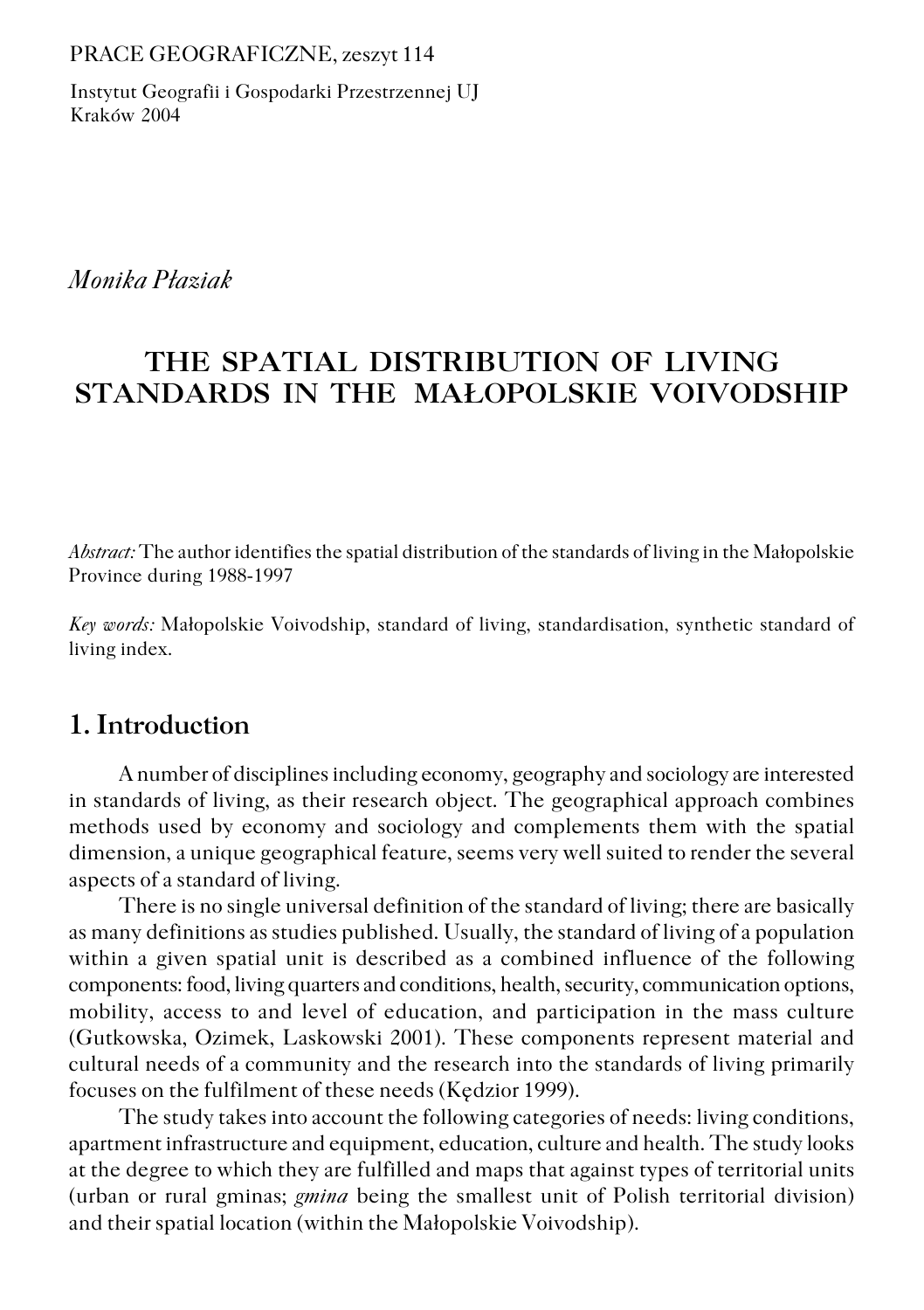### **2. Measurement of standards of living with the standardised value sum method**

The project employs a set of sub−measures of standards of living in urban units and rural gminas within the Małopolskie Voivodship in 1988 and 1997. The analysis covers the territorial units currently within the boundaries of the new Małopolskie Voivodship the, but during the studied period belonging to various former provinces. All statistical data come from documents and data banks of the local divisions of the Main Statistical Offices, located in Cracow, Katowice, Tarnów, Limanowa, Bielsko−Biała, Kielce and Krosno.

The following sub measures of the standard of living were taken into account: Group 1 – Accommodation:

1. useful area per resident in  $m<sup>2</sup>$ 

2.residents per room

3.newly commissioned apartments per 1000 marriages

Group 2 – Apartment infrastructure and equipment:

4. mains household water consumption per resident in m<sup>3</sup>

5.telephone subscribers per 1000 inhabitants

Group 3 – Education and culture:

6.elementary school pupils per one teacher

7.kindergarten capacity (excl. kindergartens incorporated in elementary schools) per 1000 inhabitants

8. number of volumes lent in libraries per one reader Group 4 – Health:

9.surgeons per 10 000 inhabitants

10. pharmacies per 10 000 inhabitants

11. infant mortality per 1000 live births

The choice of measures was guided by how representative they were of the type of territorial unit, as well as of the standard of living. Indeed, some measures were more adequate for small territorial units (such as gmina), and other for larger units (such as *poviats* or provinces; poviat is the middle tier of Polish administrative division). Hence, measure No. 3 and No. 11. (newly commissioned apartments per 1000 marriages; infant mortality per 1000 live births, respectively) were applied to three−year periods (i.e. 1988−1990 as representative of 1988; and 1995−1997 as representative of 1997), rather than single years, because otherwise they would have yielded too random a value at the gmina level. On the other hand, variable No. 7 (kindergarten capacity per 1000 inhabitants), was originally intended to measure the number of children in kindergartens per 100 places, but gaps in available statistics made it impossible and the finally adopted measure is certainly less relevant.

The scarcity of published statistics for small territorial units such as gminas restricted the choice of measures. As a consequence, it was impossible to measure a very important group of needs related to the natural environment. Neither were there measures available for the material needs such as hi−fi, TV, white−goods, car and mobile phone.

Subjective measures, such that would have required polling were not applied deliberately. In an area so large, as the Małopolskie Province this would have been a troublesome process and the results could have been less than representative.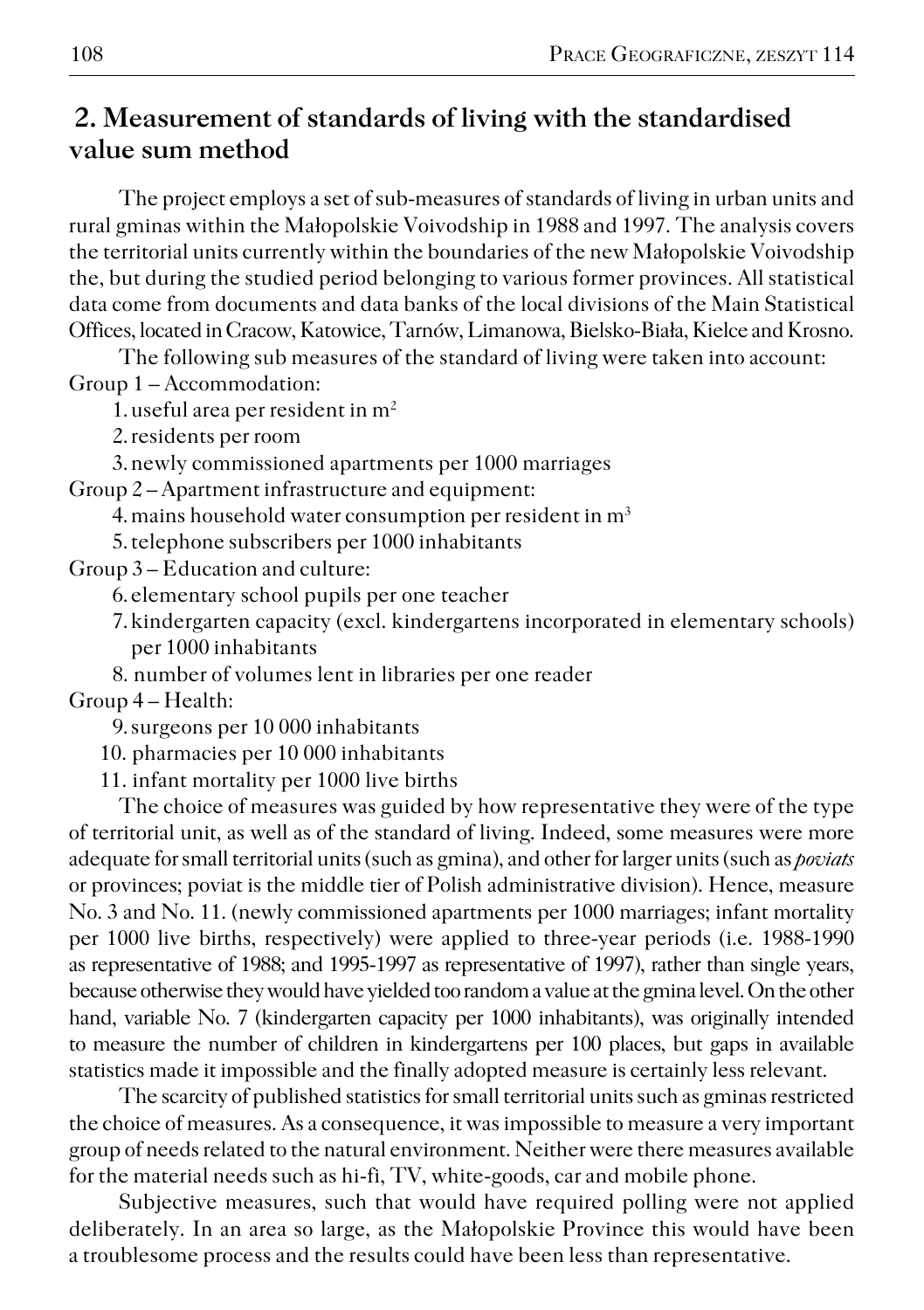All of the sub−measures of the standards of living for every territorial unit were standardised using the following formula:

$$
Z_{ij} = \frac{X_{ij} - \overline{X_i}}{S_i}
$$

whereby  $X_{ij}$  is the value of the variable –  $_i$  for spatial unit –  $_i$ ;  $X_i$  is the mean value of the variable  $-\frac{1}{3}$ . S<sub>i</sub> is the standard deviation of the variable  $-\frac{1}{3}$ .

In a next step, the sub-measures were added up producing a synthetic index (WST) for every gmina.

Those synthetic measures, which had the nature of destimulating factors, i.e. residents per room, elementary school pupils per one teacher and infant mortality per 1000 live births, were multiplied by −1.

#### **3. Urban versus rural standards of living**

In 1988, the WST synthetic standard of living index was derived for 205 territorial units including 50 urban units (poviats and gminas) and 155 rural gminas. In 1997, there were 218 units including 53 urban units and 165 rural gminas. In 1988, the mean WST value for all units was −1.69, and it rose to 1.63 in 1997. The increase was recorded in both urban and rural units. In 1988, the mean WST value for urban areas was 3.22 and in 1997 it rose to 7.78, i.e. by 4.56 pts. In rural gminas the index value rose from −3.27 to −0.35, i.e. by 2.92 pts but remained in the negative.

The urban/rural disparity was visible both for the WST and the standardised sub−variables. For both studied years, most of the mean standardised values of variables for towns were in the positive, while they were negative for rural gminas.

In 1988, only 2 out of 11 variables had negative mean values for urban units (i.e. apartment useful area per one resident and the number of elementary school pupils per one teacher). In rural gminas, only 2 variables had positive mean values (newly commissioned apartments per 1000 marriages and the number of elementary school pupils per one teacher). In 1997, again, there were only two measures with negative mean values in urban units (newly commissioned apartments per 1000 marriages and the number of elementary school pupils per one teacher). In rural gminas, there was an upturn in the number of mean positive values to reach five measures (Tab. 1).

In the group of measures of accommodation there were positive trends in the useful apartment surface per one resident and number of residents per one room. In both of the cases the mean values increased in urban, as well as in rural gminas. This is even more interesting as there was a considerable drop in another measure from the same group (newly commissioned apartments per 1000 marriages) in both urban and rural gminas.

One of the measures related to the accommodation infrastructure and equipment was the mains water consumption in households per one resident. Generally during the period, this measure recorded a mean overall decrease, but while in urban units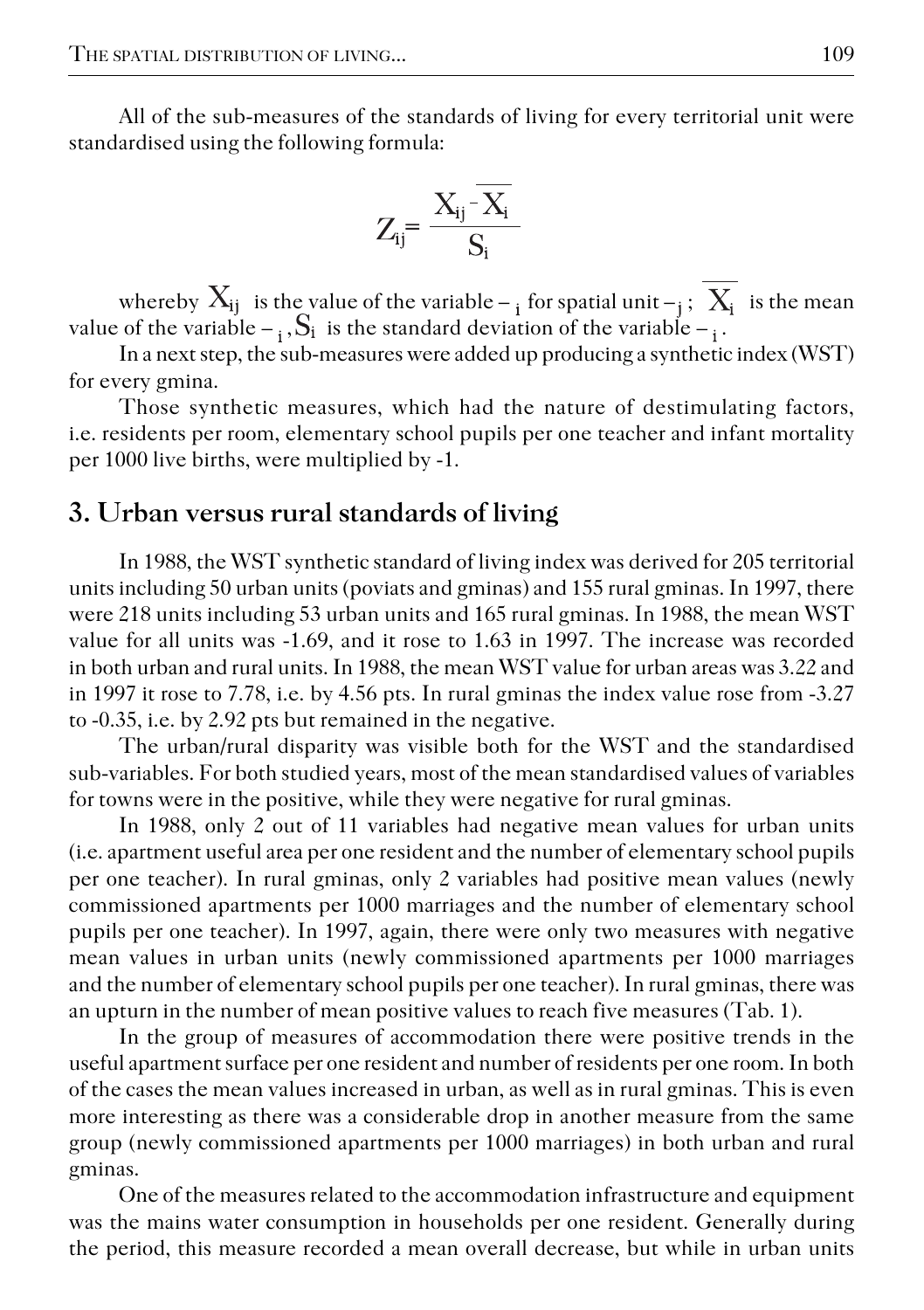| Group of needs                            |                | Sub-measure of standard of living                                                                      | Mean standardised value of sub-measure of standard of living |               |         |         |               |         |
|-------------------------------------------|----------------|--------------------------------------------------------------------------------------------------------|--------------------------------------------------------------|---------------|---------|---------|---------------|---------|
|                                           | No.            |                                                                                                        | Total                                                        | 1988<br>Urban | Rural   | Tota    | 1997<br>Urban | Rural   |
| Accommodation                             |                | Useful area per resident in $m2$                                                                       | $-0.38$                                                      | $-0.20$       | $-0.43$ | 0.35    | 0.60          | 0.27    |
|                                           | $\overline{c}$ | Residents per room                                                                                     | $-0.21$                                                      | 0.62          | $-1.15$ | 0.24    | 1.06          | $-0.03$ |
|                                           | 3              | Newly commissioned apartments per 1000 marriages                                                       | 0.39                                                         | 0.85          | 0.24    | $-0.37$ | $-0.43$       | $-0.34$ |
| Apartment infrastructure<br>and equipment | 4              | Mains household water consumption per resident in $m3$                                                 | 0.02                                                         | 1.39          | $-0.40$ | $-0.02$ | 0.69          | $-0.25$ |
|                                           | 5              | Telephone subscribers per 1000 inhabitants                                                             | $-0.59$                                                      | 0.29          | $-0.88$ | 0.56    | 1.72          | 0.18    |
| Culture and education                     | 6              | Elementary school pupils per one teacher                                                               | $-0.34$                                                      | $-1.69$       | 0.09    | 0.32    | $-0.30$       | 0.89    |
|                                           | $\overline{7}$ | Kindergarten capacity (excl. kindergartens incorporated in<br>elementary schools) per 1000 inhabitants | 0.19                                                         | 0.67          | $-0.11$ | $-0.18$ | 0.74          | $-0.47$ |
|                                           | 8              | Number of volumes lent in libraries per one reader                                                     | $-0.12$                                                      | 0.03          | $-0.16$ | 0.12    | 0.39          | 0.04    |
| Health                                    | 9              | Surgeons per 10 000 inhabitants                                                                        | $-0.06$                                                      | 1.04          | $-0.41$ | 0.05    | 1.35          | $-0.37$ |
|                                           | 10             | Pharmacies per 10 000 inhabitants                                                                      | $-0.33$                                                      | 0.12          | $-0.48$ | 0.32    | 1.74          | $-0.14$ |
|                                           | 11             | Infant mortality per 1000 live births                                                                  | $-0.26$                                                      | 0.05          | $-0.23$ | 0.24    | 0.20          | 0.26    |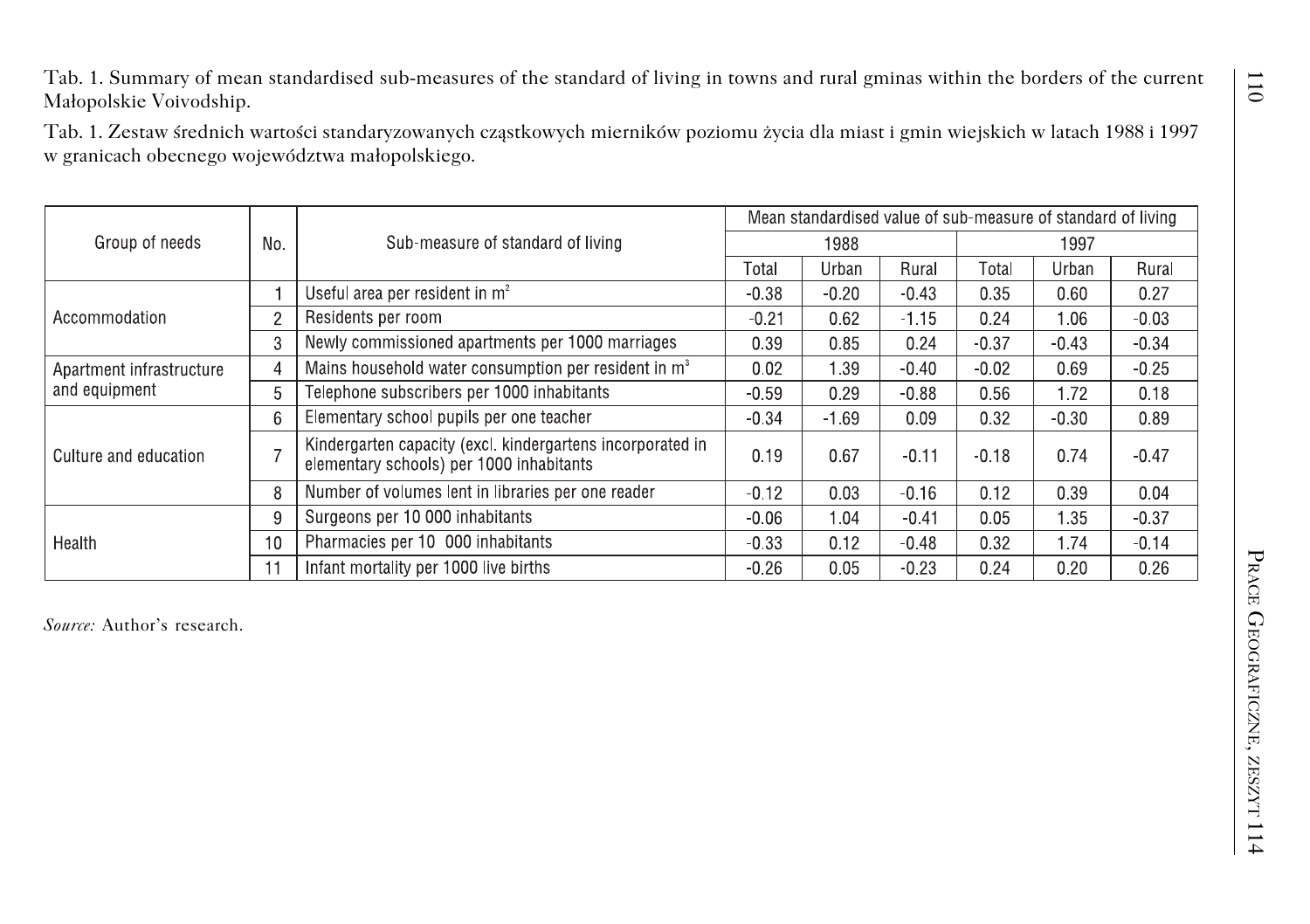it dropped from 1.39 to −0.02, the rural gminas saw the measure go up from −0.40 to −0.25. Far from suggesting deterioration in urban water supply this pattern reflects more rational water consumption owing to newly installed water consumption meters and more water −efficient household equipment. The increase in rural areas is a result of the expanding water supply systems.

Poor telephone saturation in rural areas is a typical Polish feature also confirmed by this study. In 1988, the mean value of the measure of the number of telephone subscribers per 1000 persons in rural gminas stood at (−0.88) and in urban units at 0.29. In 1997, there had been an increase by 1.43 points in cities and by 1.06 in villages. This means that the urban versus rural gap not only failed had not shrunk, but opened wider.

In the group of measures of education and culture, an improvement was recorded both in urban units and rural gminas in the number of elementary school pupils per one teacher and in the number of volumes lent in libraries per reader. However, the mean value of the kindergarten capacity per 1000 inhabitants dropped as a result of rural deterioration in this department and only a slightly improvemed in towns.

All of the health−related measures went up. There was a particularly positive trend in towns in the numbers of pharmacies per 10 000 inhabitants (increase by 1.62 points).

Using the spatial distribution of the mean values of the sub−measures building the synthetic WST index it was found that the towns and cities of the Małopolskie Province were characterised by a higher standard of living than the rural gminas. It is worth a note, however, that should another set of measures were to be taken into consideration, this trend might have been weakened, if only because variables such as: air pollution, sense of security, community integration level, would have presented themselves better in the rural areas.

### **4. Regional standard of living patterns within the Małopolskie Voivodship**

In 1997, the spatial distribution of the WST values was similar to that of 1988 (Fig.1, Fig.2). In both cases certain towns stood out featuring positive WST values. This was a dominant pattern in the central and southern parts of the Voivodship, where towns were typically encircled by rural gminas. A different picture was found in the more urbanised northwestern part of the Province, to the west of Cracow. Here, the pattern abounded with rural, as well as urban units with positive WST. This reflected a direct urbanisation impact on the standard of living. Indeed, many of the nominally rural gminas had lost their typical rural nature, as well as had been the fastest developing part of Małopolska for centuries. In this area, farming had ceased to be the main source of income, as the local rural population found its jobs in the nearby urban centres. In 1988, about 10 gminas of this region had positive WST and the number rose to more than 30 in 1997.

A similar concentration of rural gminas featuring relatively good WST values is also found to the east of Cracow in the direction of the city of Tarnów; i.e. gminas surrounding the towns of Bochnia, Brzesko and the city of Tarnów itself, as particularly evident in 1997. Relatively good results were recorded in rural gminas to the north of Cracow, i.e. in the northern parts of the krakowski poviat, in miechowski and proszowicki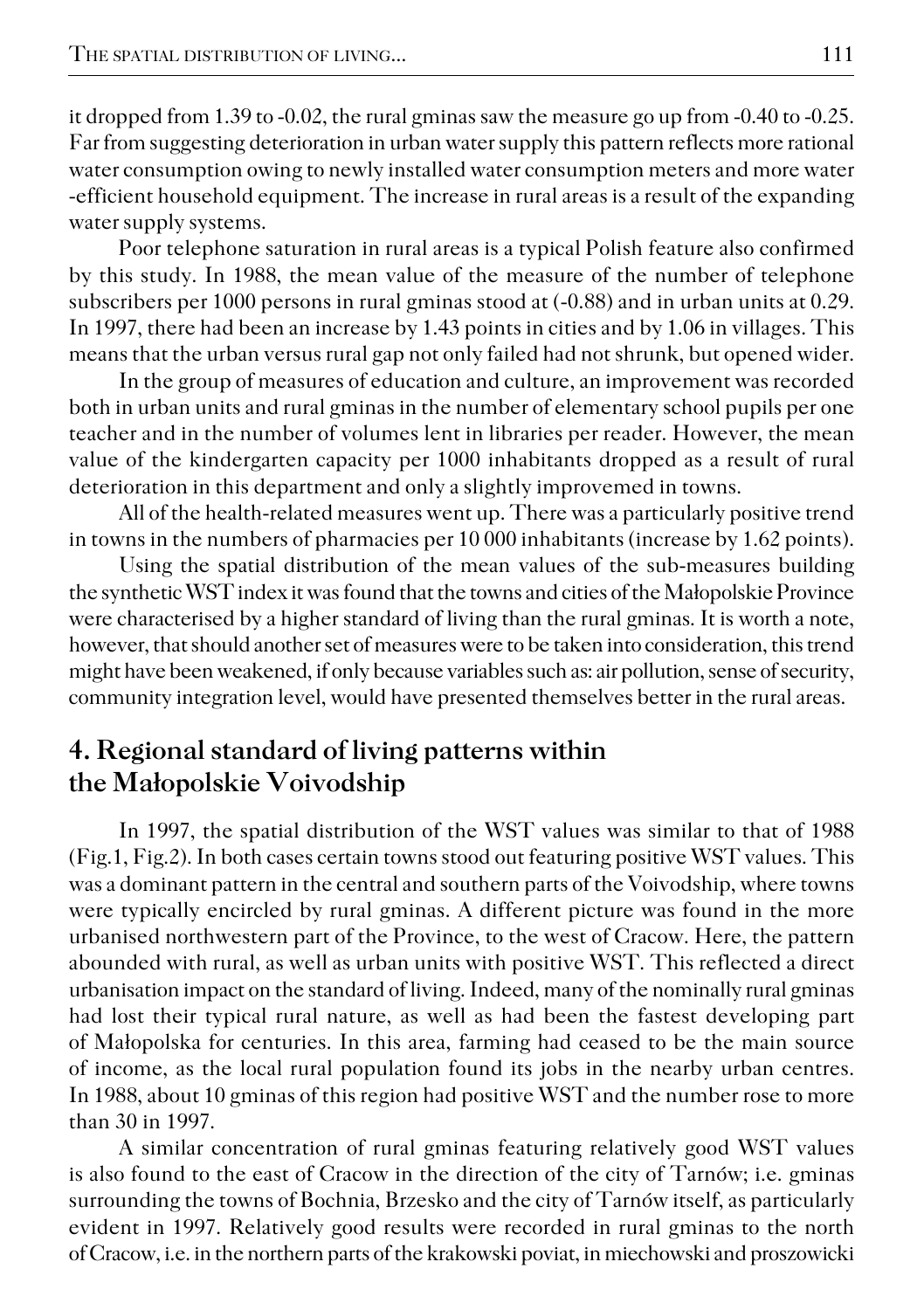

Fig.1. Spatial distribution of the synthetic standard of living index (WST) in towns and rural spatial units in the Małopolskie Voivodship in 1988

Ryc.1. Przestrzenne zróżnicowanie syntetycznego wskaźnika poziomu życia (WST) dla miast i gmin wiejskich w 1988 r. na obszarze obecnego województwa małopolskiego

*Source:* Author's research.

poviats and in the western part of olkuski poviat. Traditionally, the local rural population had exploited the good agricultural conditions by working in farming. Nevertheless, this area had recently been affected by strong outflow to urban areas. It is important to note that in this case the high WST values strongly rely on those sub−measures that involved calculation per 1000 or 10 000 inhabitants. It is not unlikely that, as a result of the outward migration this very method was boosting the indices. A similar effect was probably also at work in some of the gminas in the gorlicki poviat, i.e. Sękowa, Uście Gorlickie, Lipinki and Ropa with low population density.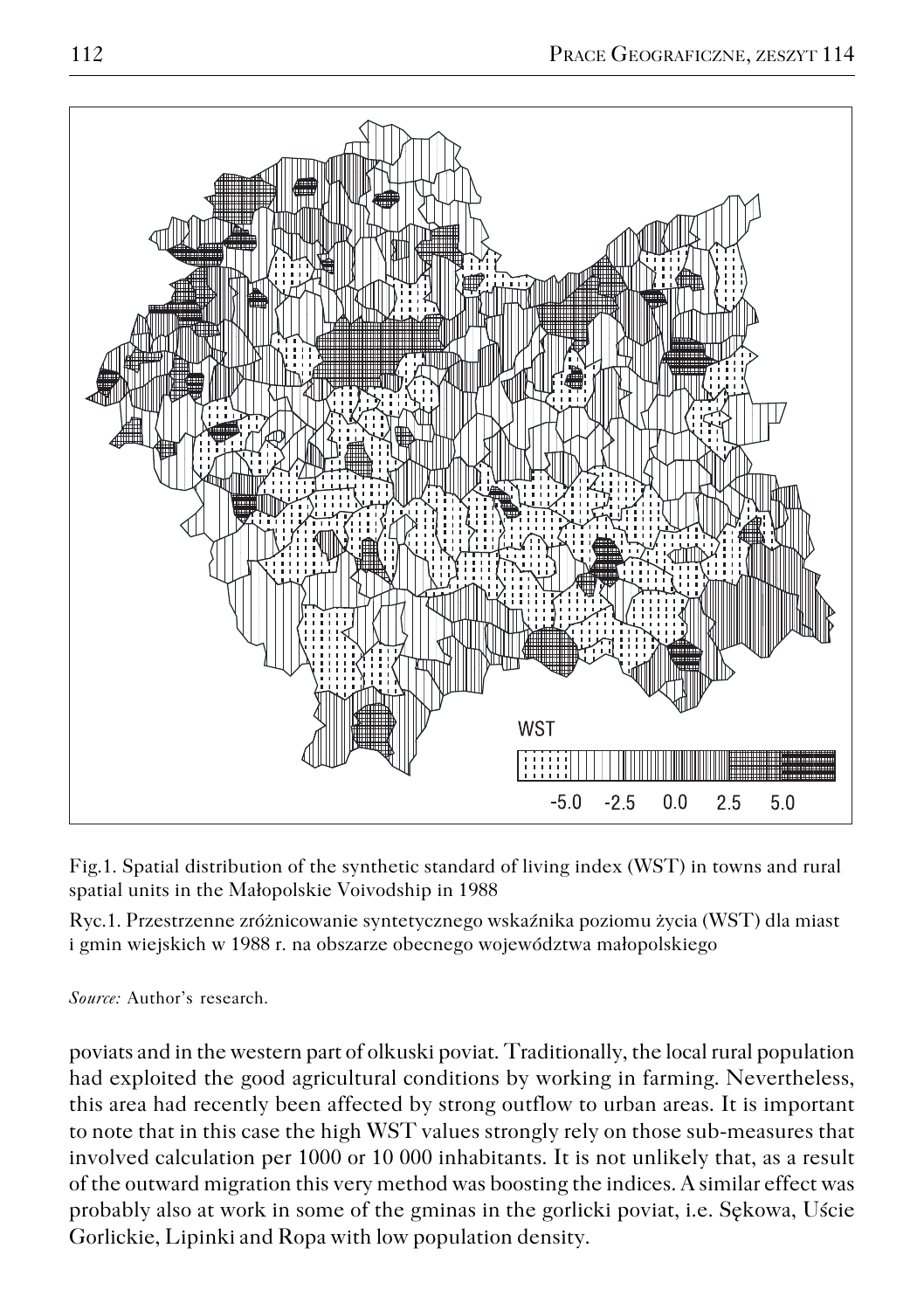

Fig.2. Spatial distribution of the synthetic standard of living index (WST) in towns and rural spatial units in the Małopolskie Voivodship in 1997

Ryc.2. Przestrzenne zróżnicowanie syntetycznego wskaźnika poziomu życia (WST) dla miast i gmin wiejskich w 1997 r. na obszarze obecnego województwa małopolskiego

*Source:* Author's research.

The province could therefore be divided into the northern part with higher standards of living and the southern with lesser standards. The northern region comprised the following poviats: chrzanowski, oświęcimski, wadowicki, krakowski, olkuski, miechowski, proszowicki, wielicki, bocheński, brzeski, tarnowski and dąbrowski. The remaining poviats formed the southern region.

The northern region was better urbanised and industrialised (except for the miechowski, proszowicki and dąbrowski poviats), with the industry contributing directly to the urban development and indirectly to the improvement of the standard of living.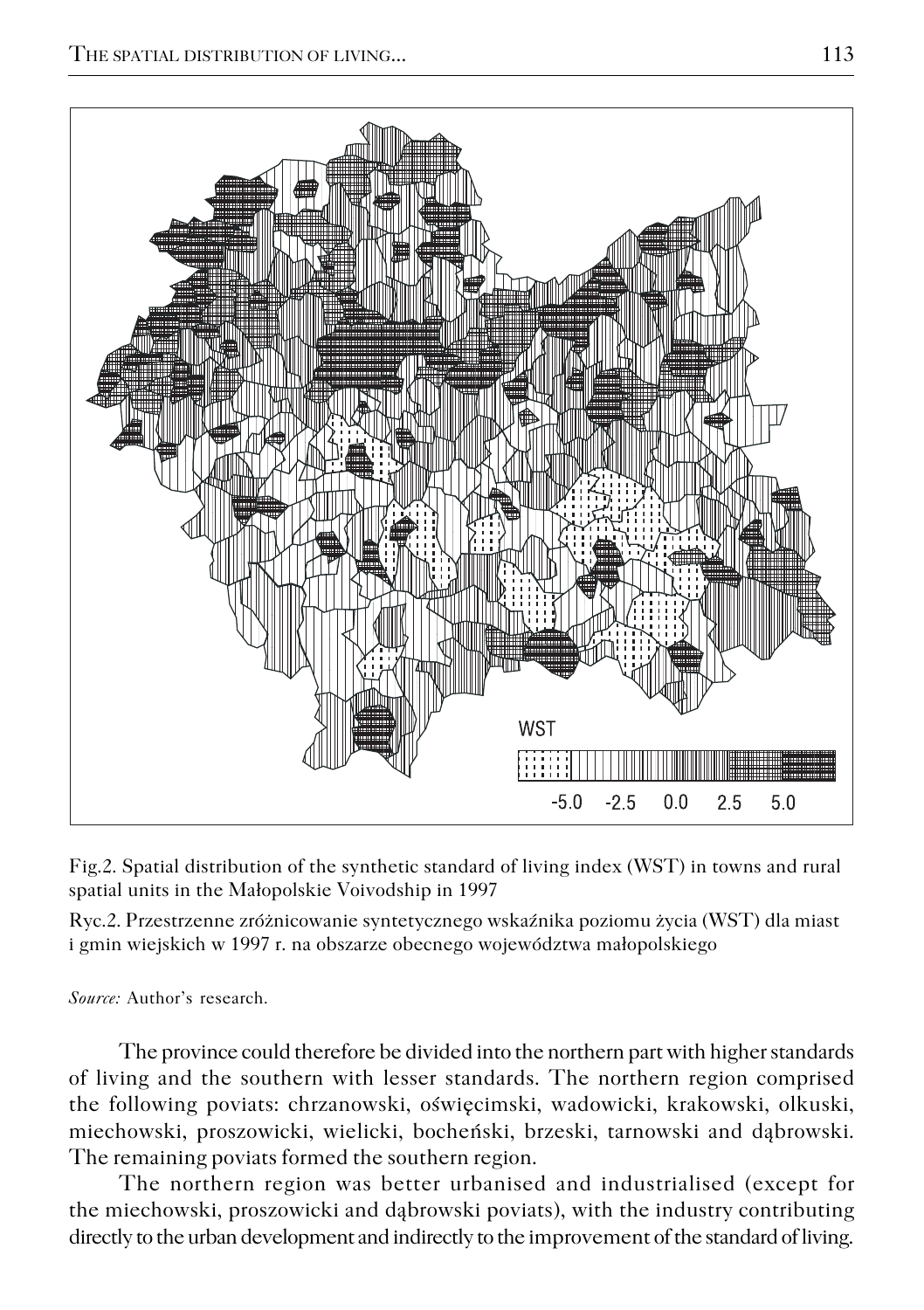At the other end of the spectrum, the rural gminas of the southern region featured the lowest WST values. In 1988, the area around the town of Nowy Sącz included a characteristic concentration of rural gminas with the province's lowest WST values (below −5.00): Gródek nad Dunajcem −10.59, Korzenna −10.35, Łososina Dolna −9.35, Grybów −9.33, Piwniczna −8.57. In 1997, the picture remained largely unchanged; the lowest WST values were still recorded in rural gminas including Piwniczna −14.38, Korzenna −9.03, Grybów −7.71, Łabowa −7.57, Gródek nad Dunajcem −7.47, Łososina Dolna −6.50.

There was another grouping of lowest−WST rural gminas in the limanowski, myślenicki, suski and nowotarski poviats. A degree of improvement in the standards of living may have taken place in this area, as all of those gminas recorded a slight WST increase during 1988−1997.

The mountainous southern part of the Małopolskie Voivodship offered poor conditions for farming and no large non−farming employers. This was probably the reason for the lower index values compared to the northern region. The geographic environment in southern region, however, is better suited to tourism, leisure and spa industry and it is the gminas featuring these functions that stand out with the better WST values: Krościenko, Czorsztyn, Ochotnica Dolna, Łapsze Niżne, Kościelisko, Poronin and Bukowina Tatrzańska.

High WST values were evident in well established leisure and spa−treatment centres. The town of Szczawnica was the best example with the WST value increased from 3.65 in 1988 to 13.72 in 1997. A similar but smaller improvement was recorded in other such towns: Krynica, Zakopane and Rabka.

Administrative centres tended to stand out with higher standards of living. Cracow is such city, formerly the seat of the Krakowskie Voivodship and currently of the new Małopolskie Voivodship, enjoying the rights of a separate urban poviat. In 1988, Cracow's WST stood at 4.59 and by 1997 it rose to 12.48. The other two towns−poviats in the province also feature high index scores; Tarnów rose from 5.82 in 1988 to 10.19 and the Nowy Sącz had 5.64 and 7.31 in the same time.

The spatial distribution of the WST values was particularly interesting in the gminas of the krakowski and wielicki poviats, i.e. surrounding the city of Cracow. In 1988, only three of the 15 gminas directly neighbouring the city had positive WST, i.e. the towns of Wieliczka at 1.96 and Niepołomice at 0.62, as well as the rural gmina Igołomia −Wawrzeńczyce at 1.46. In 1997, however, almost all the gminas adjacent to Cracow had positive WST values, including the towns of Niepołomice 8.72, Wieliczka 7.31 and Skawina 4.89, as well as rural gminas: Zielonki 7.06, Wielka Wieś 3.75, Niepołomice 3.07, Michałowice 2.25, Zabierzów 2.09, Igołomia−Wawrzeńczyce 1.14, Kocmyrzów 0.72 and Liszki 0.37. Only four gminas still recorded negative WSTs: Świątniki Górne −4.43, Mogilany −1.48, Wieliczka −45 and Koniusza −0.55.

The evident improvement in the standards of living in gminas directly neighbouring Cracow was directly related to the suburbanisation process observed in the area during 1990s. The improvement in the Cracow suburbs was a result of the influx of relatively affluent population preferring higher than average standard of living.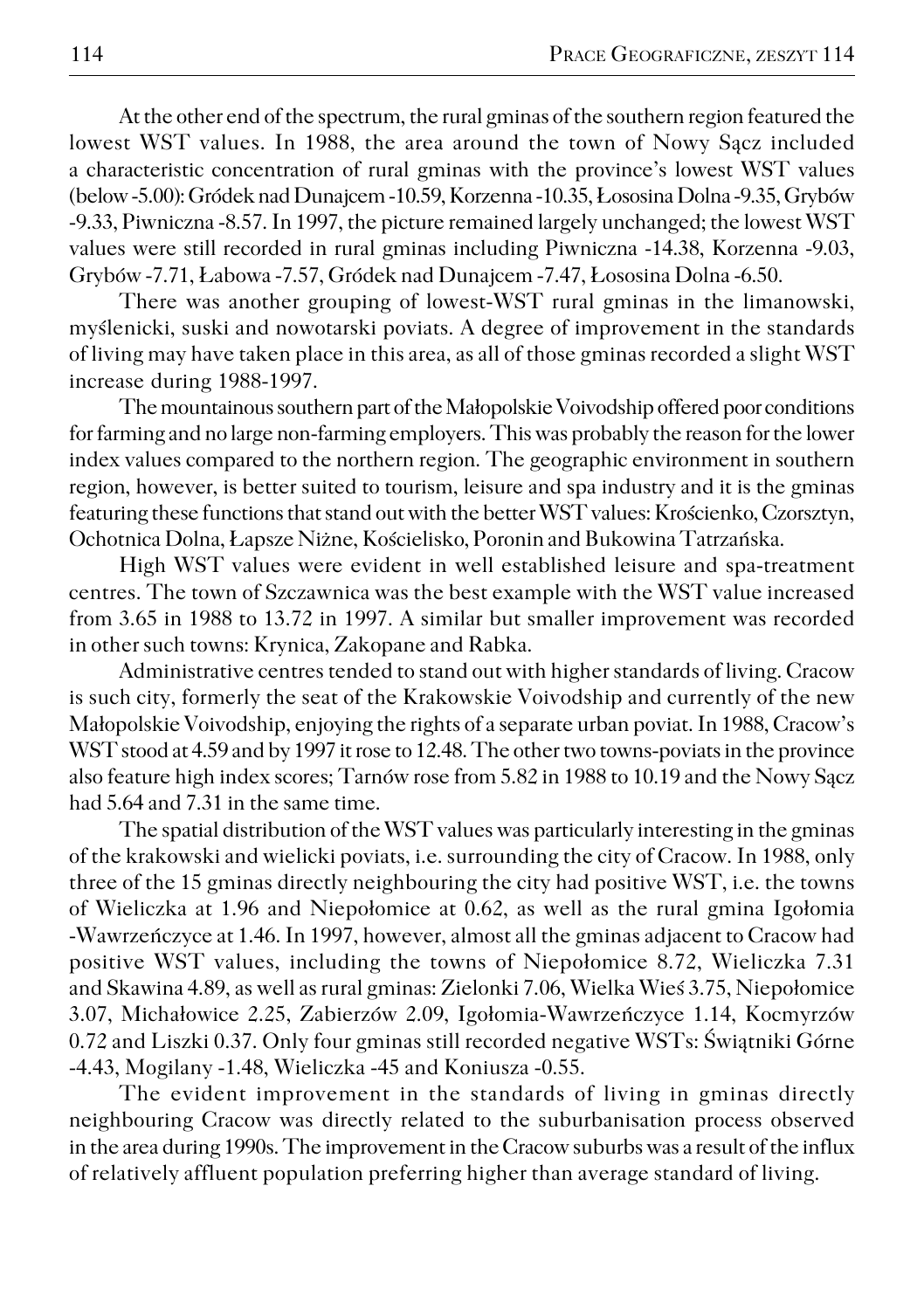### **5. Conclusion**

In summary, there are a number of conclusions. Firstly, the standard of living in the Małopolskie Voivodship

 is generally following an upward trend. This improvement, however, is much more pronounced in urban than in rural areas. The third overall pattern is the split of the province into two regions: northern with higher standards of living and the southern with lower indices. A minor improvement has been recorded in the south especially in the rural gminas, which initially featured the province's lowest indexes of the standard of living.

#### **Literature and statistical references**

- Gutkowska K., Ozimek I., Laskowski W., 2001, *Uwarunkowania konsumpcji w polskich gospodarstwach domowych*, Wydawnictwo SGGW, Warszawa.
- Kędzior Z., 1999, *Diagnoza i przewidywania zachowań gospodarstw domowych w warunkach transformacji,* [w:] J. Kramer (red.), *Zachowania podmiotów rynkowych*, PWE, Warszawa.
- Materiały Urzędów Statystycznych w Krakowie, Tarnowie, Katowicach, Limanowej, Bielsku−Białej, Kielcach i Krośnie.

## **Przestrzenne zróżnicowanie poziomu życia ludności województwa małopolskiego**

#### **Streszczenie**

Celem opracowania było określenie przestrzennego rozkładu poziomu życia ludności województwa małopolskiego. Badania przeprowadzono dla miast i gmin wiejskich, które 1 stycznia 1999 roku weszły w skład nowoutworzonego województwa małopolskiego. Jednak wszystkie dane statystyczne dotyczące analizowanych jednostek terytorialnych pochodziły sprzed wspomnianej zmiany administracyjnej, i zbierane były w ówczesnych granicach miast i gmin wiejskich.

Analizę przestrzenną zjawiska poszerzono o aspekt czasowy – badania objęły okres 1988−1997. Dla roku 1988 było to 50 miast i 155 gmin, natomiast dla 1997 roku – 53 miasta i 165 gmin wiejskich.

Poziom życia ludności określono jako stopień zaspokojenia szeregu potrzeb materialnych, społecznych i kulturalnych, które podzielono na następujące grupy: warunki mieszkaniowe, infrastruktura i wyposażenie mieszkań, oświata i kultura, zdrowie. W wymienionych grupach znalazło się 11 potrzeb, w oparciu o które, dla każdej jednostki terytorialnej skonstruowano 11 cząstkowych mierników poziomu życia. Mierniki cząstkowe poddano standaryzacji w celu utworzenia syntetycznego wskaźnika poziomu życia (WST).

Na podstawie rozkładu poszczególnych mierników cząstkowych, jak i samego miernika syntetycznego, określono przestrzenną i czasową rozpiętość poziomu życia mieszkańców województwa małopolskiego. Stwierdzono kilka prawidłowości.